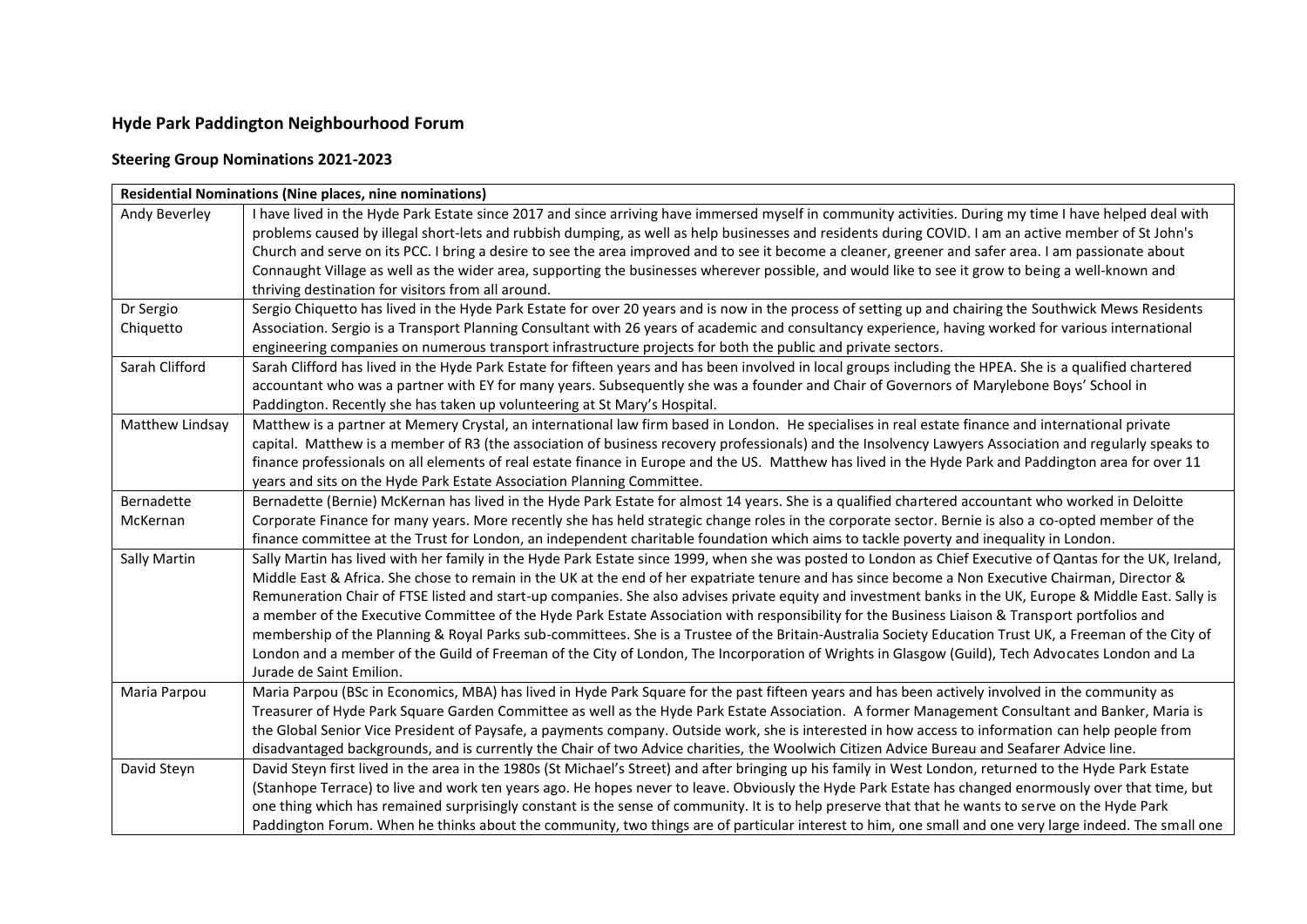|                                                              | is improving the public spaces in the Hyde Park Estate, a task where the HPPF in partnership with the HPEA has already made a difference. He wants to        |  |
|--------------------------------------------------------------|--------------------------------------------------------------------------------------------------------------------------------------------------------------|--|
|                                                              | help build on recent successes, to which end he brings passion, commitment and team work. The very big one is the redevelopment of St Mary's Hospital.       |  |
|                                                              | This will be both an enormous opportunity for the area, and an equally large challenge. Both residents and businesses must have a voice in the process.      |  |
|                                                              | After a forty year career in investment and business he believes he can contribute to that debate.                                                           |  |
| Allen Zimbler                                                | Dr Allen Zimbler (BA Hons, MBA, PhD (Psychology)) has lived in Hyde Park Square since 2000 and is Chairman of the Hyde Park Estate Association. A            |  |
|                                                              | former Full Professor of Business Administration at the University of the Witwatersrand in Johannesburg, he retired in 2016 as an Executive Director of      |  |
|                                                              | Investec Bank Plc in London. He is Chairman of the Hyde Park Square Garden Committee and of the Hyde Park Paddington Safer Neighbourhood Ward                |  |
|                                                              | Panel. He is also Chairman of Governors of Morpeth High School in Tower Hamlets, is the Middle Warden of the Worshipful Company of Carpenters, is a          |  |
|                                                              | member of the Honourable Society of the Knights of the Round Table, a Director of the Archbishop Tutu African Leadership Institute, and Chairman of the      |  |
|                                                              | Ju/'hoansi Development Fund, responsible for building five entry-level village schools for young Khoisan children in Northern Namibia.                       |  |
| Non-Residential Nominations (Nine places, eight nominations) |                                                                                                                                                              |  |
| Kay Buxton                                                   | Kay Buxton (BA Hons, BTP, MRTPI) is a chartered planner and a member of the Royal Town Planning Institute. She began working in Paddington in 1998,          |  |
|                                                              | after a tenure at Westminster City Council and various planning and community planning roles in London. With a background of 20+ years in urban policy       |  |
|                                                              | and stakeholder engagement Kay was involved in the setting up one of the first BIDs in London, PaddingtonNow, and London's 50 <sup>th</sup> BID, Marble Arch |  |
|                                                              | London. Kay heads up these BIDs, and the Paddington Partnership, a developer-led collective in the Paddington Opportunity Area. Kay also sits on the         |  |
|                                                              | Marylebone Forum Steering Group, for Marble Arch London BID, ensuring that the approach to our boundary with Edgware Road is co-ordinated.                   |  |
| Paul                                                         | Paul Charalambous owns and operates Stylotel, a 50 bedroom budget boutique hotel and The Sussex Arms, a traditional pub; both located in the heart of        |  |
| Charalambous                                                 | Paddington. Paul has grown up for most of his life in the Paddington area and currently lives here. Taking on the family business at an early age, Paul has  |  |
|                                                              | constantly strived to improve not only his businesses but the area surrounding them. Paul was involved from the beginning in the setting up of the           |  |
|                                                              | Paddington Now BID and has sat on the Board from the outset, also enjoying the roles of both Chairman and Vice Chairman of the BID, and leading the          |  |
|                                                              | marketing sub group. Paul's particular interest in the area is that of achieving improvements to infrastructure and a better marketed Paddington.            |  |
| Will Clayton                                                 | Will Clayton is the Managing Director of the Gresham Collective and is the PaddingtonNow BID nomination to the Steering Group. As a local businessman,       |  |
|                                                              | Will wants to improve the social, economic and environmental well-being of the Paddington and Hyde Park Area on both a residential and business front.       |  |
|                                                              | Will first moved to Paddington in 2001. In 2009 he began working in the area when he purchased the Pride of Paddington public house, opposite the            |  |
|                                                              | current Crossrail development. He now operates the Cork & Bottle Wine Bar on Spring Street. Will has been vocal in several local community, charitable       |  |
|                                                              | and security based projects. He chaired the local Pubwatch committee for several years and since 2014 has chaired the Security Committee for the             |  |
|                                                              | PaddingtonNow BID. He joined their board of directors in 2012. He is also a qualified professional Private Investigator.                                     |  |
| Ian Lush OBE                                                 | Ian Lush has been Chief Executive of Imperial College Healthcare Charity since December 2014, having previously been Chief Executive of the Architectural    |  |
|                                                              | Heritage Fund (AHF) for 11 years. Following an MA in music at the University of York, he started his career as a viola-player with the Iceland Symphony      |  |
|                                                              | Orchestra and the Royal Liverpool Philharmonic Orchestra, before eight years as Marketing Director of the Barbican Centre. Ian was then Managing             |  |
|                                                              | Director of the London Mozart Players from 1995 before joining the AHF. Ian was Lead Governor of Great Ormond Street Hospital Foundation Trust from          |  |
|                                                              | 2012-15 having previously served on its strategy and redevelopment boards. He founded and directed 'Discovering Places', one of the major projects of        |  |
|                                                              | the London 2012 Cultural Olympiad and was Deputy Chair of the Heritage Alliance from 2005-13. Ian became Chair of NHS Charities Together in April 2020       |  |
|                                                              | and was awarded an OBE for charitable services to the NHS in the New Year's Honours List 2021.                                                               |  |
| Mark McKeown                                                 | Mark McKeown (BA Hons, Post Graduate Certificate in Estate Management and ACII) has been the Residential Asset Manager for the Church                        |  |
|                                                              | Commissioners for the last ten years. The main asset is the Hyde Park Estate and Mark has implemented a number of projects to improve the estate such        |  |
|                                                              | as the reintroduction of iron railings in Sussex Gardens with planning permission now granted for the three large Squares on the Estate. A new garden has    |  |
|                                                              | been created behind Coniston Court as part of a wider greening strategy for the area.                                                                        |  |